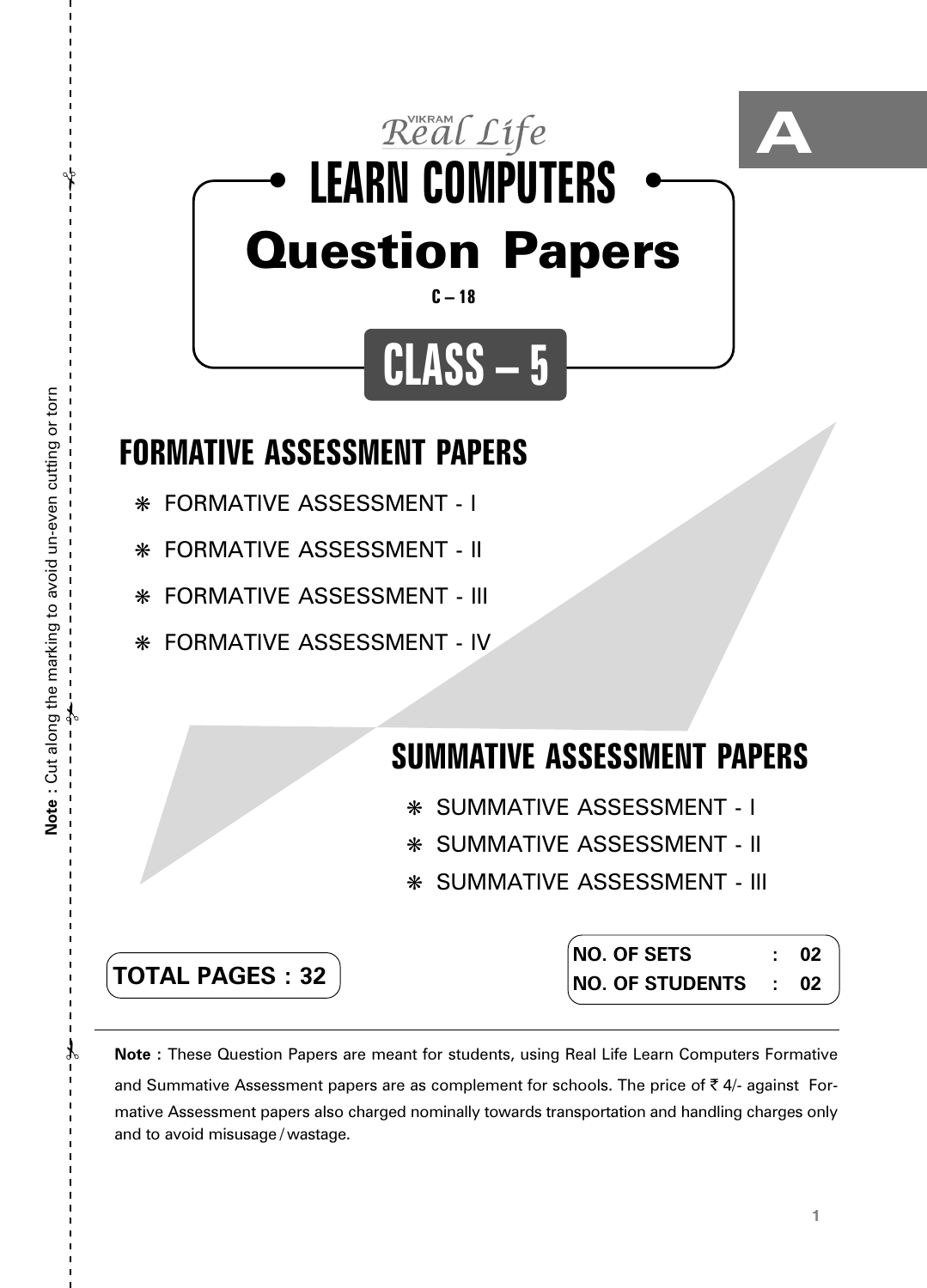| <b>LESSON PLAN</b><br><b>CLASS: 5</b> |                    |                                  |  |  |  |  |  |  |  |
|---------------------------------------|--------------------|----------------------------------|--|--|--|--|--|--|--|
|                                       |                    | <b>Real Life Learn Computers</b> |  |  |  |  |  |  |  |
|                                       | <b>Months</b>      | <b>Chapters</b>                  |  |  |  |  |  |  |  |
| $FA - I$                              | $June - July$      | Chapter: 1                       |  |  |  |  |  |  |  |
| $FA - II$                             | August             | Chapter: 2                       |  |  |  |  |  |  |  |
| $SA - I$                              | September          | Chapters: 1-3                    |  |  |  |  |  |  |  |
| $FA - III$                            | October - November | Chapters: 4, 5                   |  |  |  |  |  |  |  |
| $SA - II$                             | December           | Chapters: 1 - 6                  |  |  |  |  |  |  |  |
| $FA - IV$                             | January - February | Chapter: 7                       |  |  |  |  |  |  |  |
|                                       | March              | Revision                         |  |  |  |  |  |  |  |
| $SA - III$                            | April              | Chapters: 1 - 8                  |  |  |  |  |  |  |  |
|                                       |                    |                                  |  |  |  |  |  |  |  |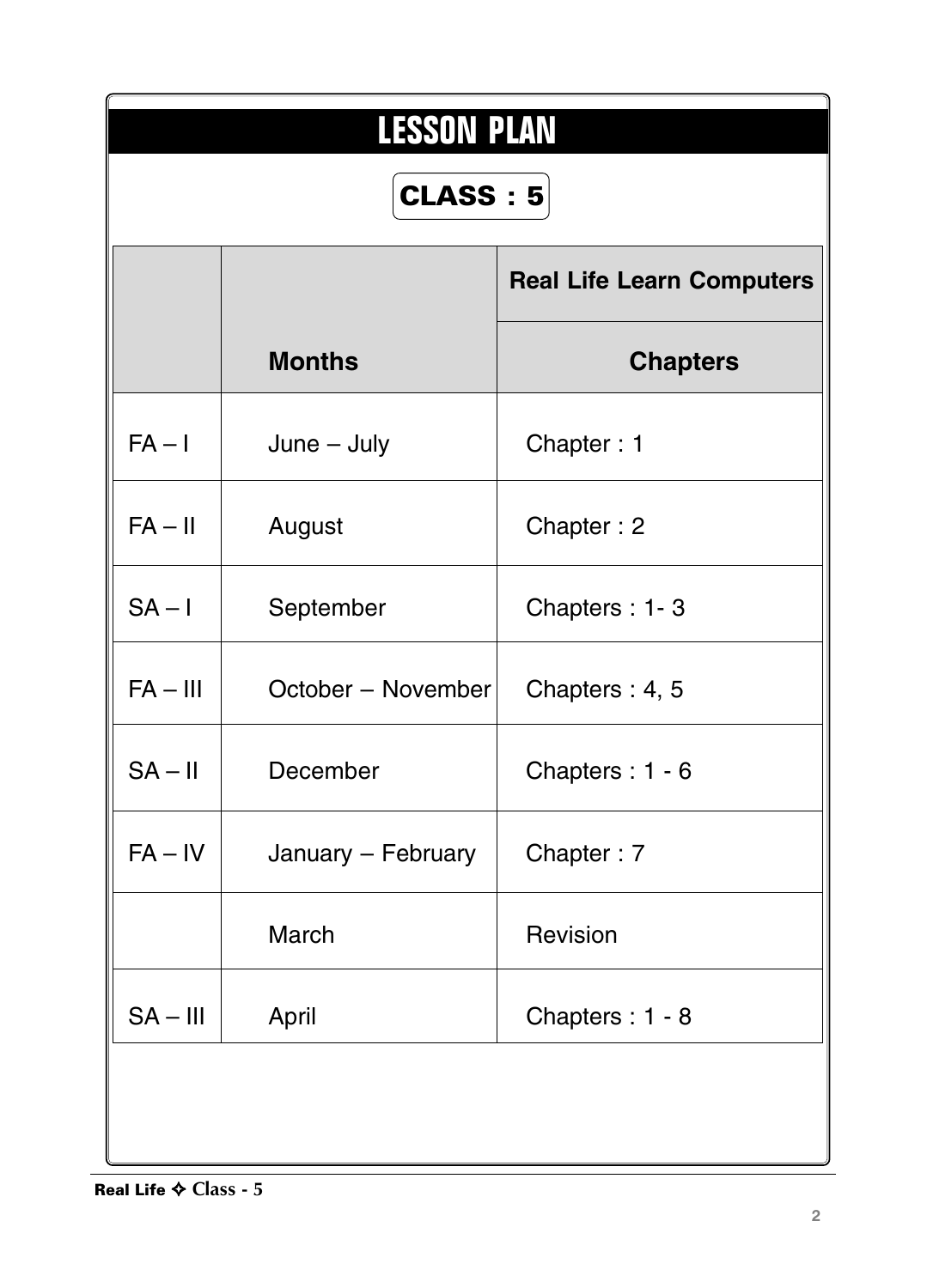

Real Life ✧ **Class - 5**

**1 Learn Computers : FA - I**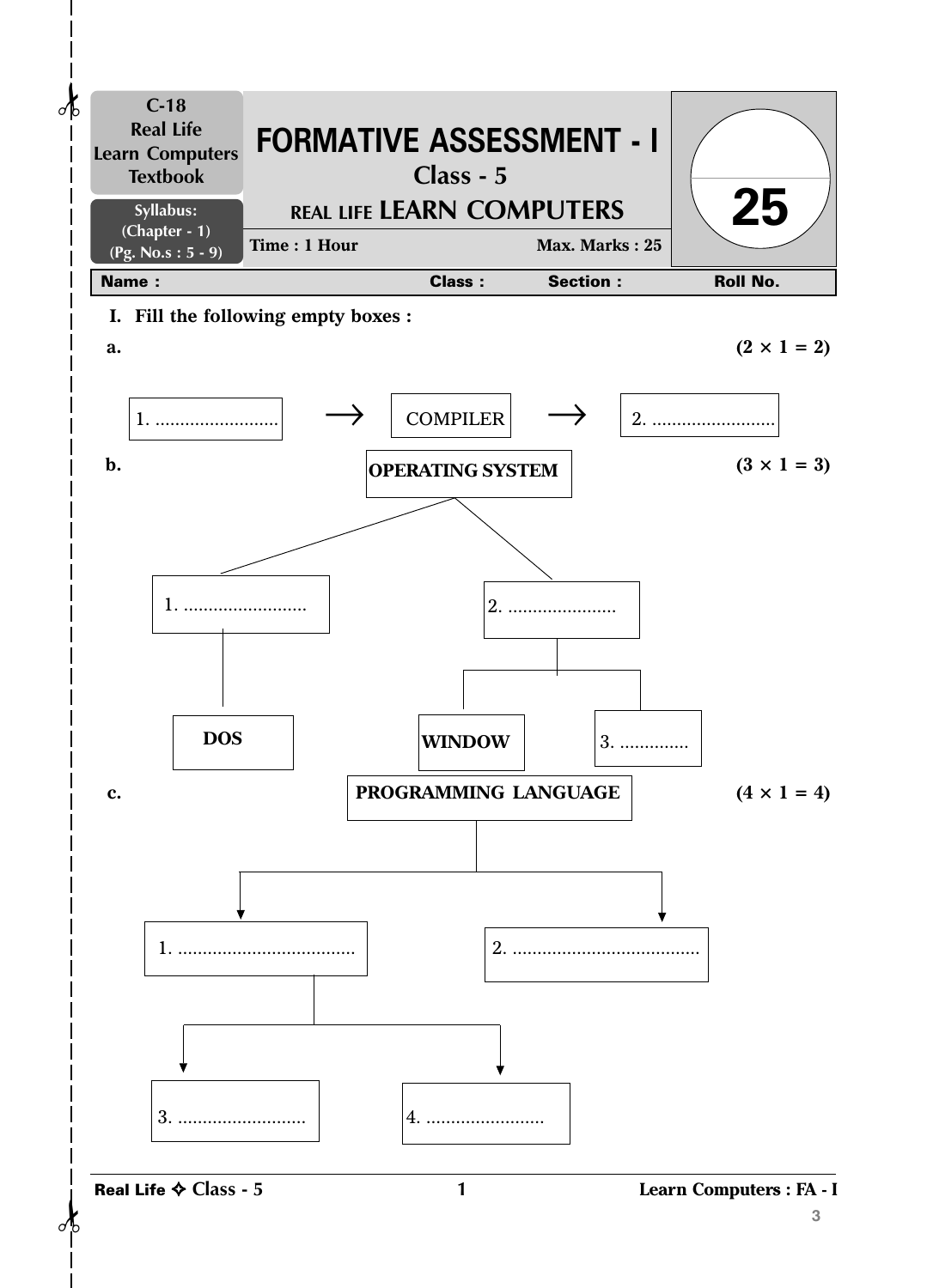

**e.**  $(2 \times 1 = 2)$  $\boxed{\leftarrow}$   $\boxed{\text{ASSEMBLER}}$   $\rightarrow$   $\boxed{\leftarrow}$   $\boxed{\leftarrow}$ 

## **II.** Fill in the blanks:  $(5 \times 1 = 5)$

- 1. The storage of data in ROM is .......................
- 2. The language of programs used to ..................... with computer is called programming language.
- 3. A language which can understand by a machine is called ..............................
- 4. The ability to do any type of work is called ................................
- 5. High Level language is translated to machine language by a software called ...............
- **III.** Answer the following question :  $(1 \times 4 = 4)$ 
	- 1. Explain the types of operating system with examples.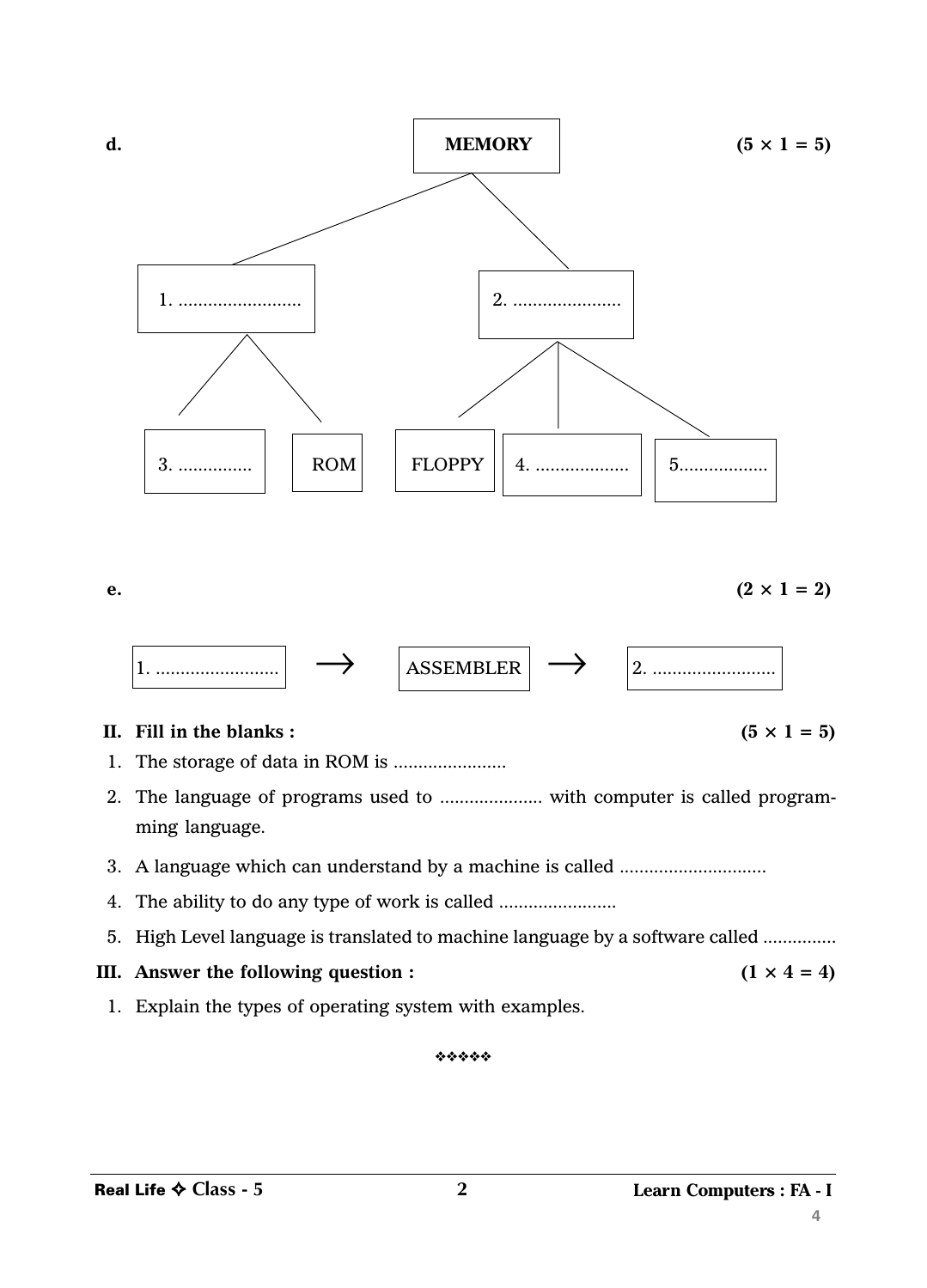|              | $C-18$<br><b>Real Life</b><br><b>Learn Computers</b><br><b>Textbook</b> |              |          | Class - 5    |               | <b>FORMATIVE ASSESSMENT - II</b>                             |                           |                     |   |
|--------------|-------------------------------------------------------------------------|--------------|----------|--------------|---------------|--------------------------------------------------------------|---------------------------|---------------------|---|
|              | Syllabus:<br>(Chapter - 2)                                              |              |          |              |               | <b>REAL LIFE LEARN COMPUTERS</b>                             |                           | 25                  |   |
|              | (Pg. No.s: 10 - 18)                                                     | Time: 1 Hour |          |              |               | Max. Marks: 25                                               |                           |                     |   |
| <b>Name:</b> |                                                                         |              |          |              | <b>Class:</b> | <b>Section:</b>                                              | <b>Roll No.</b>           |                     |   |
|              | I. Answer the following questions.                                      |              |          |              |               |                                                              |                           | $(5 \times 3 = 15)$ |   |
|              | 1. Explain about Find option.                                           |              |          |              |               |                                                              |                           |                     |   |
|              | 2. Write about Paste Special.                                           |              |          |              |               |                                                              |                           |                     |   |
|              | 3. Write any five options of Home menu.                                 |              |          |              |               |                                                              |                           |                     |   |
|              | 4. Write about Page Setup.                                              |              |          |              |               |                                                              |                           |                     |   |
|              | 5. Write about print.                                                   |              |          |              |               |                                                              |                           |                     |   |
|              | II. Choose the correct answer.                                          |              |          |              |               |                                                              |                           | $(5 \times 1 = 5)$  |   |
|              | 1.  has width of the paper less than its length.                        |              |          |              |               |                                                              |                           |                     |   |
|              | A) Portrait                                                             |              |          |              |               | B) Landscape C) Page setup                                   | D) Document               |                     |   |
|              |                                                                         |              |          |              |               |                                                              |                           | L                   |   |
|              | A) .txt                                                                 |              | B) .exe  |              |               | $C)$ .doc                                                    | $D)$ .xls                 |                     |   |
|              | 3.  is used to delete the selected text.                                |              |          |              |               |                                                              |                           | ſ                   |   |
|              | A) backspace B) undo                                                    |              |          |              |               | $C)$ cut                                                     | D) copy                   |                     |   |
|              |                                                                         |              |          |              |               |                                                              |                           |                     |   |
|              |                                                                         |              |          |              |               | 4.  option is used to view the typed matter before printing. |                           |                     |   |
|              |                                                                         |              |          |              |               | A) Exit B) Page Setup C) Print D) Print Preview              |                           |                     |   |
|              | 5.  displays us the last worked command.                                |              |          |              |               |                                                              |                           | t                   |   |
|              | A) cut                                                                  |              | B) undo  |              |               | $C)$ copy                                                    | D) redo                   |                     |   |
|              | III. Match the following :                                              |              |          |              |               |                                                              |                           | $(5 \times 1 = 5)$  |   |
|              | 1. Print                                                                |              | $\lceil$ |              | A)            | $Ctrl + H$                                                   |                           |                     |   |
|              | 2. Select all                                                           |              |          |              | B)            | Delete                                                       |                           |                     |   |
|              | 3. Find                                                                 |              | $\lceil$ |              | $\mathcal{C}$ | $Ctrl + P$                                                   |                           |                     |   |
|              | 4. Replace                                                              |              | $\lceil$ |              |               | D) Ctrl + $F$                                                |                           |                     |   |
|              |                                                                         |              |          | $\mathbf{I}$ |               |                                                              |                           |                     |   |
|              | 5. Clear                                                                |              | $\lceil$ |              | E)            | $Ctrl + A$                                                   |                           |                     |   |
|              |                                                                         |              |          |              | *****         |                                                              |                           |                     |   |
|              | Real Life $\diamondsuit$ Class - 5                                      |              |          |              | 1             |                                                              | Learn Computers : FA - II |                     | 5 |

 $\overline{\phantom{a}}$  $\mathsf{l}$  $\overline{\phantom{a}}$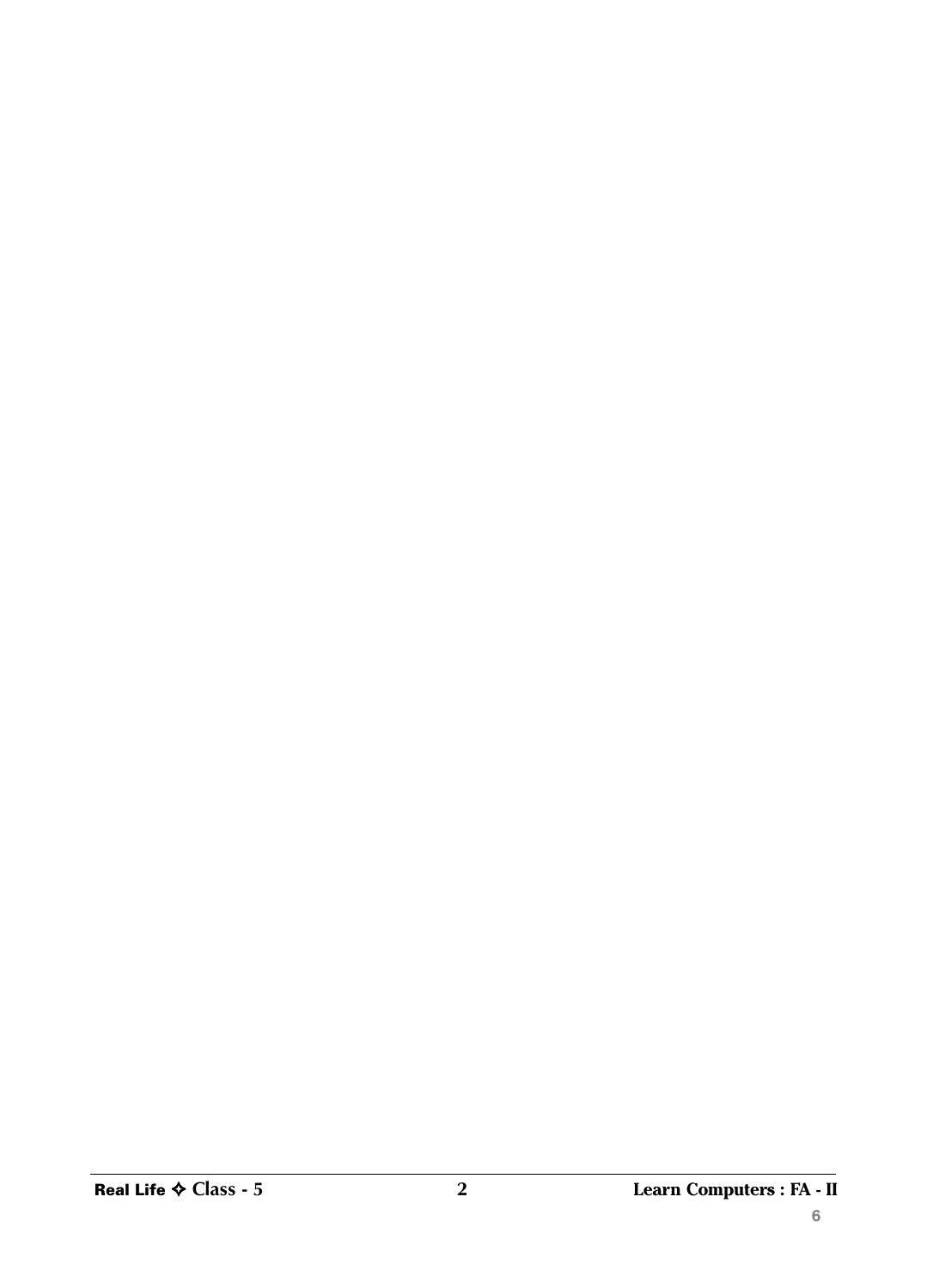|              | $C-18$<br><b>Real Life</b><br><b>Learn Computers</b><br><b>Textbook</b> |              |              |   | Class - 5     |               | <b>FORMATIVE ASSESSMENT - III</b> |                            |    |                     |
|--------------|-------------------------------------------------------------------------|--------------|--------------|---|---------------|---------------|-----------------------------------|----------------------------|----|---------------------|
|              | Syllabus:                                                               |              |              |   |               |               | <b>REAL LIFE LEARN COMPUTERS</b>  |                            | 25 |                     |
|              | $(Chapters - 4, 5)$<br>$(Pg. No.s: 26 - 45)$                            | Time: 1 Hour |              |   |               |               | Max. Marks: 25                    |                            |    |                     |
| <b>Name:</b> |                                                                         |              |              |   | <b>Class:</b> |               | <b>Section:</b>                   | <b>Roll No.</b>            |    |                     |
|              | I. Answer the following questions.                                      |              |              |   |               |               |                                   |                            |    | $(5 \times 3 = 15)$ |
|              | 1. Write the steps to create mail-merge.                                |              |              |   |               |               |                                   |                            |    |                     |
|              | 2. Write the steps to create Data source.                               |              |              |   |               |               |                                   |                            |    |                     |
|              | 3. What is Thesaurus?                                                   |              |              |   |               |               |                                   |                            |    |                     |
|              | 4. How can we use break option?                                         |              |              |   |               |               |                                   |                            |    |                     |
|              | 5. Explain about spelling and Grammar tool.                             |              |              |   |               |               |                                   |                            |    |                     |
|              | II. Choose the correct answer.                                          |              |              |   |               |               |                                   |                            |    | $(5 \times 1 = 5)$  |
|              | 1.  option helps us to perform calculations.                            |              |              |   |               |               |                                   |                            |    |                     |
|              | A) Insert                                                               |              | B) Hyperlink |   |               |               | C) Formula                        | D) Grid lines              |    |                     |
|              | 2. Page numbers is present in  menu.                                    |              |              |   |               |               |                                   |                            | L  |                     |
|              | A) Insert B) Page layout                                                |              |              |   |               |               | C) Review                         | D) View                    |    |                     |
|              | 3.  group used to add place holders.                                    |              |              |   |               |               |                                   |                            |    |                     |
|              |                                                                         |              |              |   |               |               |                                   |                            |    |                     |
|              | A) Write & Insert B) Merge group C) Both                                |              |              |   |               |               |                                   | D) None of these           |    |                     |
|              | 4. Split window option is present in  window.                           |              |              |   |               |               |                                   |                            |    |                     |
|              | A) Insert                                                               |              | B) View      |   |               | C) Edit       |                                   | D) Window                  |    |                     |
|              | 5.  option helps us to send a letter to many people at the same time.   |              |              |   |               |               |                                   |                            |    |                     |
|              | A) Mail Merge                                                           |              | B) Print     |   |               |               | C) Formula                        | D) Edit                    |    |                     |
|              | III. Match the following :                                              |              |              |   |               |               |                                   |                            |    | $(5 \times 1 = 5)$  |
|              | 1. Main Document                                                        |              |              | L | $\mathbf{I}$  | A)            | Gives help                        |                            |    |                     |
|              | 2. Mail Merge                                                           |              |              |   |               | B)            | <b>Tools</b>                      |                            |    |                     |
|              | 3. Language                                                             |              |              |   |               | $\mathcal{C}$ | To send letters to many           |                            |    |                     |
|              | 4. Help                                                                 |              |              |   |               | D)            | Clipart                           |                            |    |                     |
|              | 5. Picture                                                              |              |              |   |               | E)            | Body of the letter                |                            |    |                     |
|              |                                                                         |              |              |   | *****         |               |                                   |                            |    |                     |
|              | Real Life $\diamondsuit$ Class - 5                                      |              |              |   | 1             |               |                                   | Learn Computers : FA - III |    | 7                   |

 $\frac{1}{\sqrt{2}}$ 

 $\overline{\phantom{a}}$ 

 $\mathbf{I}$  $\begin{array}{c} \hline \end{array}$  $\mathbf{I}$  $\mathsf{l}$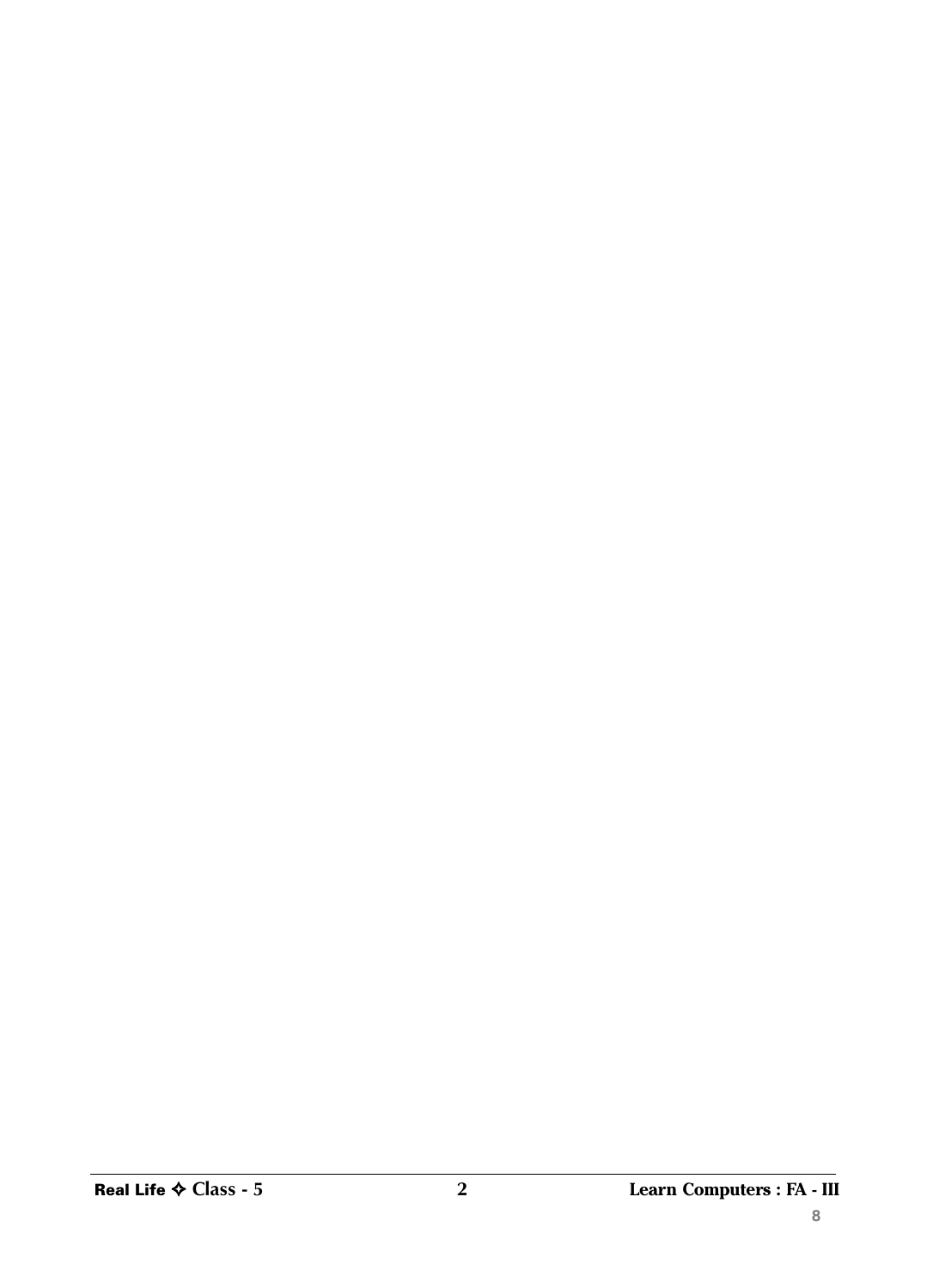| <b>Real Life</b><br><b>Learn Computers</b><br><b>Textbook</b> |              |                                  | Class - 5     |               | <b>FORMATIVE ASSESSMENT - IV</b> |                                  |                     |   |
|---------------------------------------------------------------|--------------|----------------------------------|---------------|---------------|----------------------------------|----------------------------------|---------------------|---|
| Syllabus:                                                     |              | <b>REAL LIFE LEARN COMPUTERS</b> |               |               |                                  |                                  | <b>25</b>           |   |
| $(Chapter - 7)$<br>(Pg. No.s: $57 - 63$ )                     | Time: 1 Hour |                                  |               |               | Max. Marks: 25                   |                                  |                     |   |
| <b>Name:</b>                                                  |              |                                  | <b>Class:</b> |               | <b>Section:</b>                  |                                  | <b>Roll No.</b>     |   |
| I. Answer the following questions.                            |              |                                  |               |               |                                  |                                  | $(5 \times 3 = 15)$ |   |
| 1. Write steps involved in changing text colour.              |              |                                  |               |               |                                  |                                  |                     |   |
| 2. What are the steps involved in opening a new presentation? |              |                                  |               |               |                                  |                                  |                     |   |
| 3. Write about the options of home menu.                      |              |                                  |               |               |                                  |                                  |                     |   |
| 4. How to start Power Point?                                  |              |                                  |               |               |                                  |                                  |                     |   |
| 5. Write any 4 options of Font setting tab.                   |              |                                  |               |               |                                  |                                  |                     |   |
| Choose the correct answer.<br>П. –                            |              |                                  |               |               |                                  |                                  | $(5 \times 1 = 5)$  |   |
| 1. The bar which displays the name of current presentation    |              |                                  |               |               |                                  |                                  |                     |   |
| A) Title bar                                                  |              | B) Status bar                    |               | C) Tool bar   |                                  | D) Menu bar                      |                     |   |
| 2. The font colour button is present in  tool bar.            |              |                                  |               |               |                                  |                                  |                     |   |
| Font setting tab<br>A)                                        |              |                                  |               |               | B) Paragraph setting tab         |                                  |                     |   |
| Drawing tab<br>$\mathcal{C}$                                  |              |                                  |               |               | D) Editing tab                   |                                  |                     |   |
| 3. The new slide option is available in  menu.                |              |                                  |               |               |                                  |                                  |                     |   |
| A) View                                                       |              | B) Page Layout                   |               | C) Review     |                                  | D) Home                          |                     |   |
| 4. Slide sorter present in  menu.                             |              |                                  |               |               |                                  |                                  |                     |   |
| A) Home                                                       |              | B) View                          |               | C) Insert     |                                  | D) Review                        |                     |   |
|                                                               |              |                                  |               |               |                                  |                                  |                     |   |
| A) Documents B) Worksheets                                    |              |                                  |               |               | C) Workbook                      | D) Presentation                  |                     |   |
| III. Match the following :                                    |              |                                  |               |               |                                  |                                  | $(5 \times 1 = 5)$  |   |
|                                                               |              |                                  |               |               | Chart wizard                     |                                  |                     |   |
| 1.                                                            |              | $\Gamma$                         | $\mathbf{I}$  | A)            |                                  |                                  |                     |   |
| 2.                                                            |              | $\Gamma$                         | 1             | B)            | <b>Bullets</b>                   |                                  |                     |   |
|                                                               |              |                                  |               |               |                                  |                                  |                     |   |
| 3.<br>日器                                                      |              | $\Gamma$                         | $\mathbf{I}$  | $\mathcal{C}$ | Paragraph alignment              |                                  |                     |   |
|                                                               |              |                                  |               |               |                                  |                                  |                     |   |
| 4.                                                            |              | $\lceil$                         | $\mathbf{I}$  | D)            | Slide sorter                     |                                  |                     |   |
|                                                               |              |                                  |               |               |                                  |                                  |                     |   |
| 5.<br>Chart                                                   |              |                                  |               | E)            | New Slide                        |                                  |                     |   |
|                                                               |              |                                  | *****         |               |                                  |                                  |                     |   |
| Real Life $\diamond$ Class - 5                                |              |                                  | 1             |               |                                  | <b>Learn Computers : FA - IV</b> |                     |   |
|                                                               |              |                                  |               |               |                                  |                                  |                     | 9 |

 $\frac{1}{\sqrt{2}}$ 

 $\mathbf{I}$  $\overline{\phantom{a}}$  $\mathbf{I}$  $\overline{\phantom{a}}$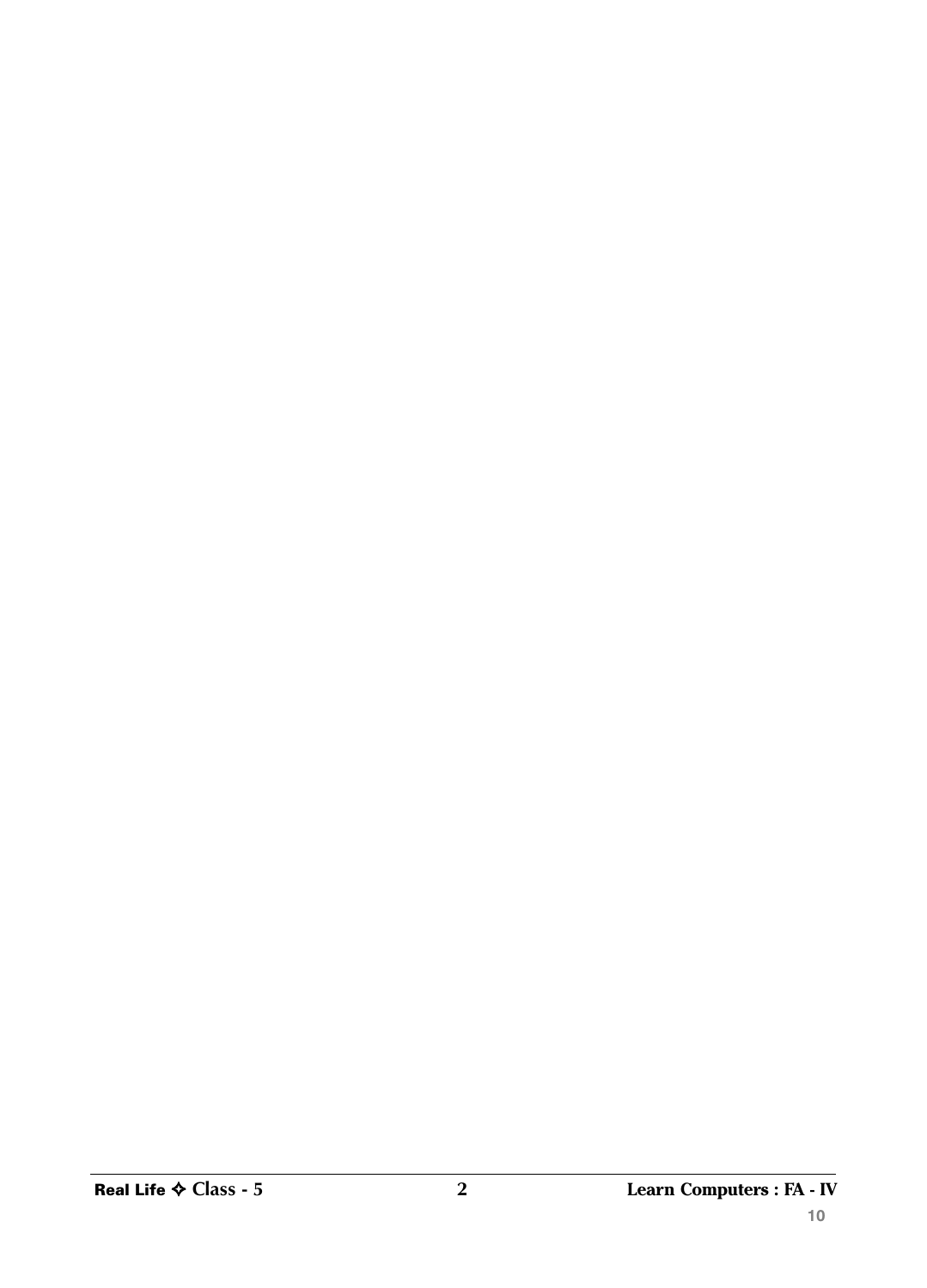| $\delta$ | $C-18$<br><b>Real Life</b><br><b>Learns Computers</b><br><b>Textbook</b> | <b>SUMMATIVE ASSESSMENT - I</b>                                                   | Class - 5     |                 |                                |
|----------|--------------------------------------------------------------------------|-----------------------------------------------------------------------------------|---------------|-----------------|--------------------------------|
|          | Syllabus:<br>(Chapters: 1 - 3)                                           | <b>REAL LIFE LEARN COMPUTERS</b><br>Time: $2\frac{1}{2}$ Hours                    |               | Max. Marks: 50  | <b>50</b>                      |
|          | (Pg. No.s $5 - 25$ :)<br><b>Name:</b>                                    |                                                                                   | <b>Class:</b> | <b>Section:</b> | <b>Roll No.</b>                |
|          |                                                                          | I. Answer the following questions.                                                |               |                 | $(5 \times 3 = 15)$            |
|          |                                                                          | 1. Write about change case option ?                                               |               |                 |                                |
|          |                                                                          | 2. How many types of programming languages ? What are they ?                      |               |                 |                                |
|          |                                                                          | 3. Explain the steps to set font style to the selected text.                      |               |                 |                                |
|          | 4. Explain Find Option.                                                  |                                                                                   |               |                 |                                |
|          |                                                                          | 5. Write any five options of Home menu.                                           |               |                 |                                |
|          |                                                                          | II. Answer any ONE of the following questions.                                    |               |                 | $(1 \times 5 = 5)$             |
|          |                                                                          | 1. Explain the options of Edit menu.                                              |               |                 |                                |
|          |                                                                          | 2. Explain the steps to set Borders and Shading to the selected text or document. |               |                 |                                |
|          |                                                                          | 3. What is memory ? Explain primary and secondary memory.                         |               |                 |                                |
|          | III. Fill in the blanks.                                                 |                                                                                   |               |                 | $(5 \times 1 = 5)$             |
|          | computer.                                                                | 1. Operating system is a software, which acts as  between user and                |               |                 |                                |
| 2.       |                                                                          |                                                                                   |               |                 |                                |
|          |                                                                          |                                                                                   |               |                 |                                |
|          |                                                                          |                                                                                   |               |                 |                                |
|          |                                                                          |                                                                                   |               |                 |                                |
|          | IV. Write the missing letters.                                           |                                                                                   |               |                 | $(5 \times 2 = 10)$            |
|          | 1. $P_G_L_T_T$                                                           |                                                                                   |               |                 |                                |
|          | 2. H $_P_R$ $_R$ INK                                                     |                                                                                   |               |                 |                                |
|          | 3. $A$ <sup>TE</sup>                                                     |                                                                                   |               |                 |                                |
|          | 4. $O I_N_A_A$ ION                                                       |                                                                                   |               |                 |                                |
|          | 5. $B_L_E_S$                                                             |                                                                                   |               |                 |                                |
|          | Real Life $\diamondsuit$ Class - 5                                       |                                                                                   | 1             |                 | Learn Computers : SA - I<br>11 |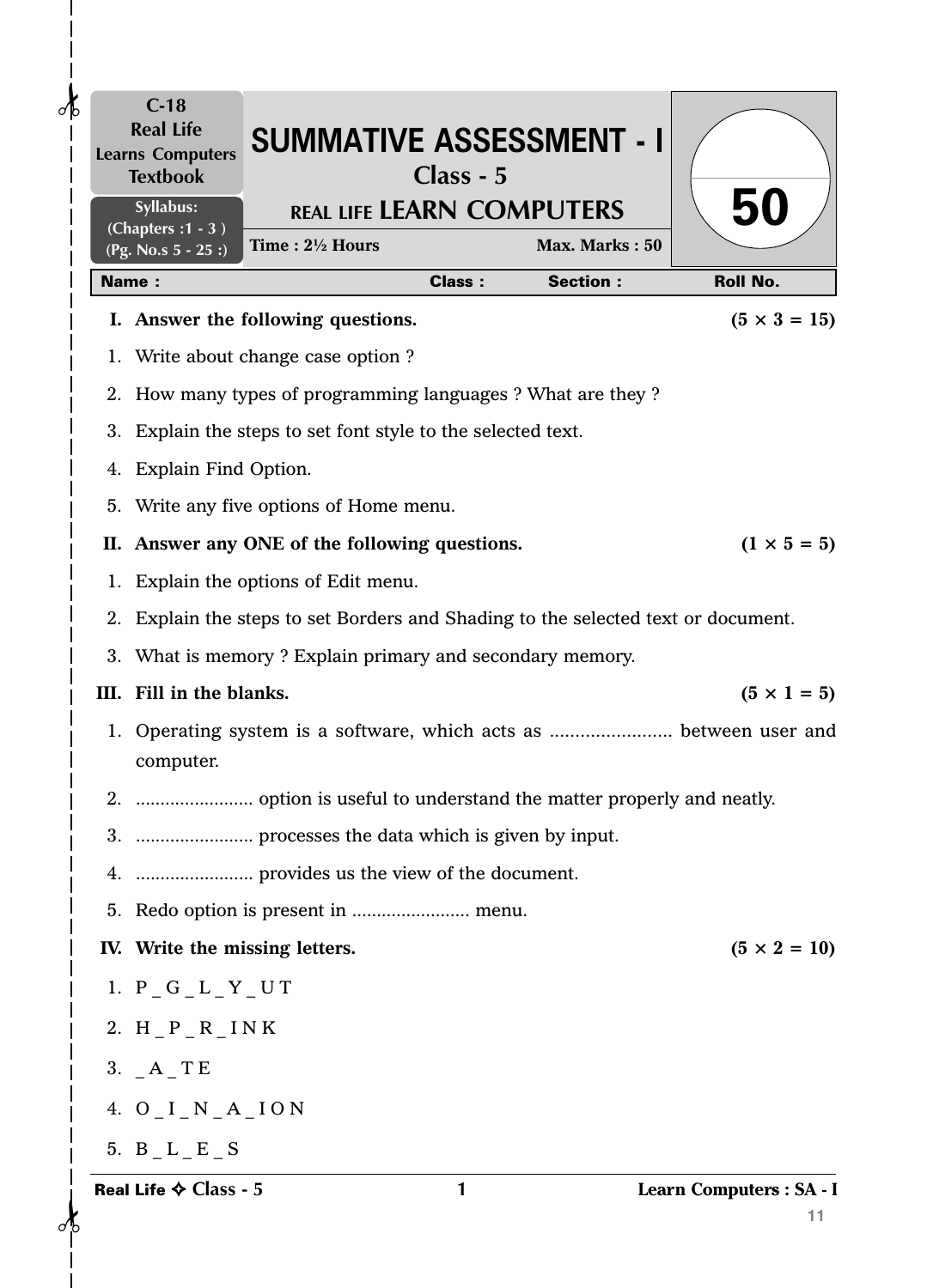| V. Match the following.                              |                                |              |  |                                      |  |           |                | $(5 \times 2 = 10)$ |  |  |
|------------------------------------------------------|--------------------------------|--------------|--|--------------------------------------|--|-----------|----------------|---------------------|--|--|
| 1. Find                                              | $\Gamma$                       | $\mathbf{1}$ |  | A) Page Layout Menu                  |  |           |                |                     |  |  |
| 2. Underline                                         | $\overline{[}$                 | $\mathbf{I}$ |  | B) $Ctrl + F$                        |  |           |                |                     |  |  |
| 3. Columns                                           | $\mathsf{L}$                   | $\mathbf{I}$ |  | $C)$ Ctrl + H                        |  |           |                |                     |  |  |
| 4. Page setup                                        | [                              | $\mathbf{I}$ |  | D) Ctrl + U                          |  |           |                |                     |  |  |
| 5. Replace                                           | $\left[ \right]$               | $\mathbf{I}$ |  | E) The size of paper and the margins |  |           |                |                     |  |  |
| VI. Choose the correct answer.<br>$(5 \times 1 = 5)$ |                                |              |  |                                      |  |           |                |                     |  |  |
| 1.  is used to delete the selected text.             |                                |              |  |                                      |  |           |                | $\mathbf{I}$        |  |  |
|                                                      | A) Backspace B) Cut            |              |  | C) Copy                              |  | D) Undo   |                |                     |  |  |
| 2. Borders and shading is present in  menu.          |                                |              |  |                                      |  |           |                |                     |  |  |
|                                                      | A) Page Layout B) Home C) View |              |  |                                      |  | D) Review |                |                     |  |  |
|                                                      |                                |              |  |                                      |  |           | $\overline{[}$ |                     |  |  |
| A) .txt                                              | B) .exe                        |              |  | $C)$ .doc                            |  | $D)$ .xls |                |                     |  |  |
| 4.  cancel the Undo action.                          |                                |              |  |                                      |  |           | L              |                     |  |  |
| A) Cut                                               | B) Undo                        |              |  | C) Copy                              |  | D) Redo   |                |                     |  |  |
| 5. Font style and colour is present in  menu.        |                                |              |  |                                      |  |           | I              |                     |  |  |
| A) View                                              | B) Edit                        |              |  | C) Format                            |  | D) File   |                |                     |  |  |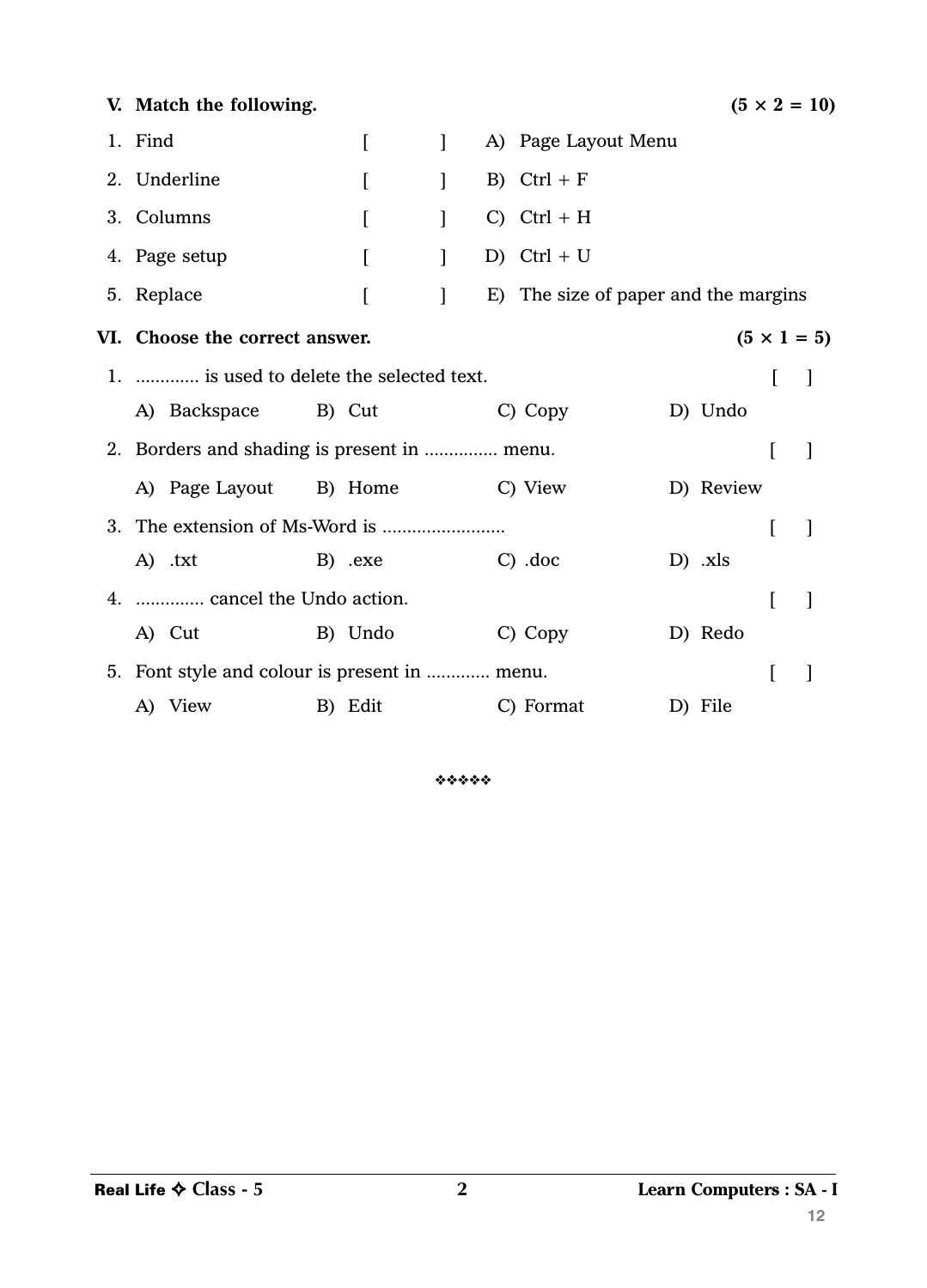| $\partial\mathbf{b}$ | $C-18$<br><b>Real Life</b><br><b>Learn Computers</b><br><b>Textbook</b> | <b>SUMMATIVE ASSESSMENT - II</b>                        | Class - 5     |                 |                                |
|----------------------|-------------------------------------------------------------------------|---------------------------------------------------------|---------------|-----------------|--------------------------------|
|                      | Syllabus:<br>$(1 - 6$ Chapters)                                         | <b>REAL LIFE LEARN COMPUTERS</b>                        |               |                 | 50                             |
|                      | (Pg. No.s: $5 - 56$ )                                                   | Time: 21/2 Hours                                        |               | Max. Marks: 50  |                                |
|                      | Name:                                                                   |                                                         | <b>Class:</b> | <b>Section:</b> | <b>Roll No.</b>                |
|                      |                                                                         | I. Answer the following questions.                      |               |                 | $(5 \times 3 = 15)$            |
|                      |                                                                         | 1. Write any five options of standard tool bar.         |               |                 |                                |
|                      | 2. Write about tabs option.                                             |                                                         |               |                 |                                |
|                      |                                                                         | 3. Write the steps to create Main Document.             |               |                 |                                |
|                      | 4. Explain Find option.                                                 |                                                         |               |                 |                                |
|                      |                                                                         | 5. Explain the types of operating system with examples. |               |                 |                                |
|                      |                                                                         | II. Answer any ONE of the following questions.          |               |                 | $(1 \times 5 = 5)$             |
| 1.                   |                                                                         | Explain about workbook and worksheet.                   |               |                 |                                |
| $2_{-}$              |                                                                         | How can we insert Header adn Footer?                    |               |                 |                                |
| 3.                   |                                                                         | Write the steps to create Mail-Merge.                   |               |                 |                                |
|                      | III. Fill in the blanks.                                                |                                                         |               |                 | $(5 \times 1 = 5)$             |
|                      |                                                                         |                                                         |               |                 |                                |
|                      |                                                                         |                                                         |               |                 |                                |
|                      |                                                                         | 3.  group used to add place holders.                    |               |                 |                                |
|                      |                                                                         |                                                         |               |                 |                                |
|                      |                                                                         | 5.  is a feature which allows us to format text.        |               |                 |                                |
|                      | IV. Write the missing letters.                                          |                                                         |               |                 | $(5 \times 2 = 10)$            |
|                      | 1. $B_R$ $E_R$                                                          |                                                         |               |                 |                                |
|                      | 2. $A$ <sub>I</sub> G <sub>_</sub> $E$ <sup>T</sup>                     |                                                         |               |                 |                                |
|                      | 3. $V_R_A_A_I_I$                                                        |                                                         |               |                 |                                |
|                      | 4. $F_R$ <sub>_</sub> T                                                 |                                                         |               |                 |                                |
|                      | 5. W R SH T                                                             |                                                         |               |                 |                                |
|                      | Real Life $\diamond$ Class - 5                                          |                                                         | 1             |                 | Learn Computers : SA - I<br>13 |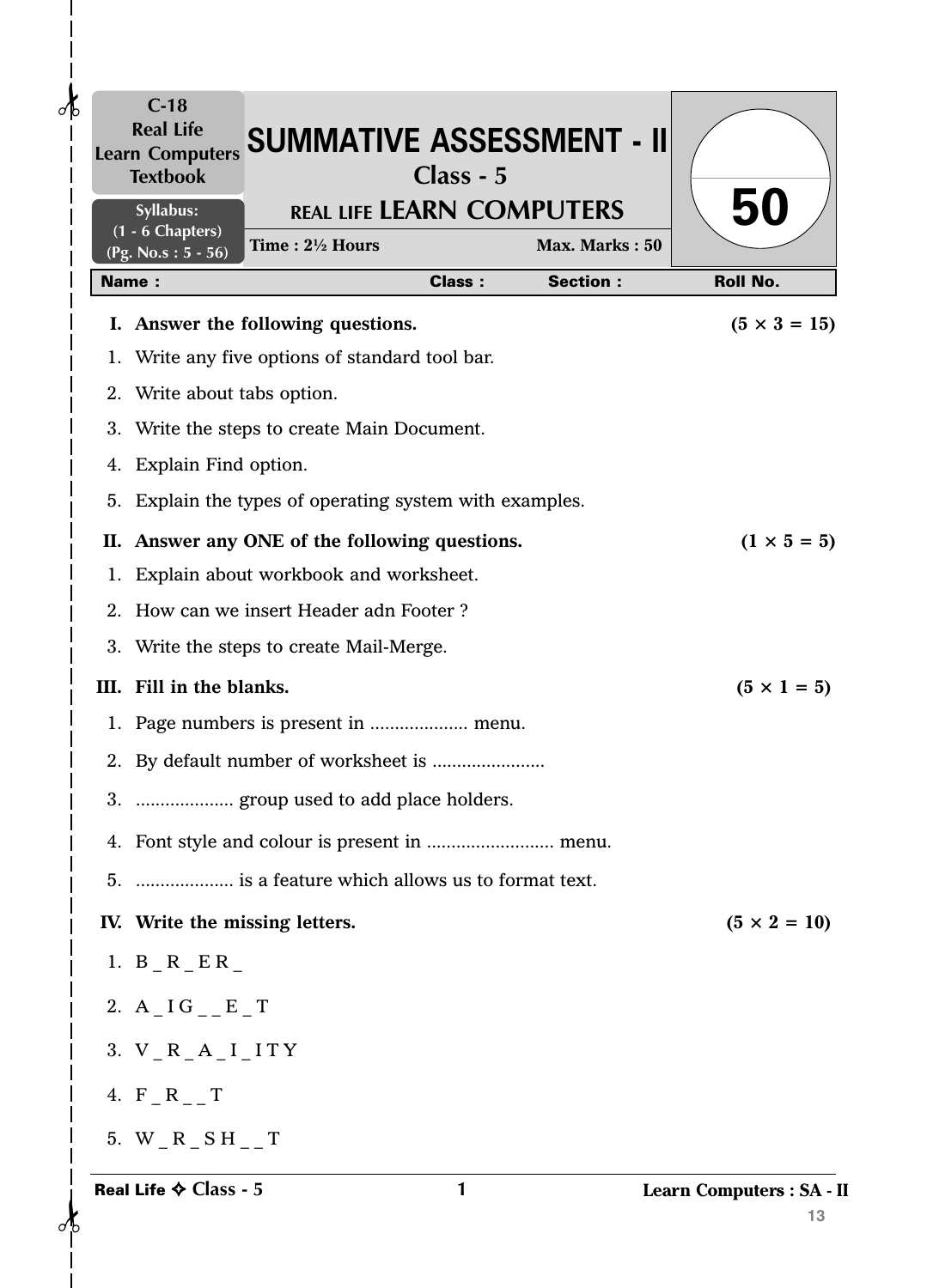| V. Match the following.                                        |  |          |              |  |                                          |         |   | $(5 \times 2 = 10)$ |  |
|----------------------------------------------------------------|--|----------|--------------|--|------------------------------------------|---------|---|---------------------|--|
| 1. Split cells                                                 |  | L        | $\mathbf{I}$ |  | A) Insert                                |         |   |                     |  |
| 2. Borders                                                     |  | $\Gamma$ | 1            |  | B) Divides the cells                     |         |   |                     |  |
| 3. Date and Time                                               |  | L        |              |  | C) To send letters to many               |         |   |                     |  |
| 4. End of the row                                              |  | L        | 1            |  | D) Apply Border to paragraph             |         |   |                     |  |
| 5. Mail merge                                                  |  |          | $\mathbf{1}$ |  | E) Ctrl + Right Arrow                    |         |   |                     |  |
| VI. Choose the correct answer.<br>$(5 \times 1 = 5)$           |  |          |              |  |                                          |         |   |                     |  |
|                                                                |  |          |              |  |                                          |         |   |                     |  |
| A) Backspace B) Undo                                           |  |          |              |  | C) Cut                                   | D) Copy |   |                     |  |
| 2.  option is used to change the view size of worksheet.       |  |          |              |  |                                          |         |   | 1                   |  |
| A) Help                                                        |  |          |              |  | B) Autosum C) Sort                       | D) Zoom |   |                     |  |
|                                                                |  |          |              |  |                                          |         | I | $\mathbf{I}$        |  |
| A) Text box B) Clipart C) Symbols D) Numbers                   |  |          |              |  |                                          |         |   |                     |  |
| 4.  option is used to change lower case letters to upper case. |  |          |              |  |                                          |         |   | 1                   |  |
| A) Bullets                                                     |  |          |              |  | B) Borders C) Change case D) Spell check |         |   |                     |  |
| 5.  option is used to preview the merge results.               |  |          |              |  |                                          |         | L |                     |  |
| A) Print Document B) Preview results C) Draw                   |  |          |              |  |                                          | D) Find |   |                     |  |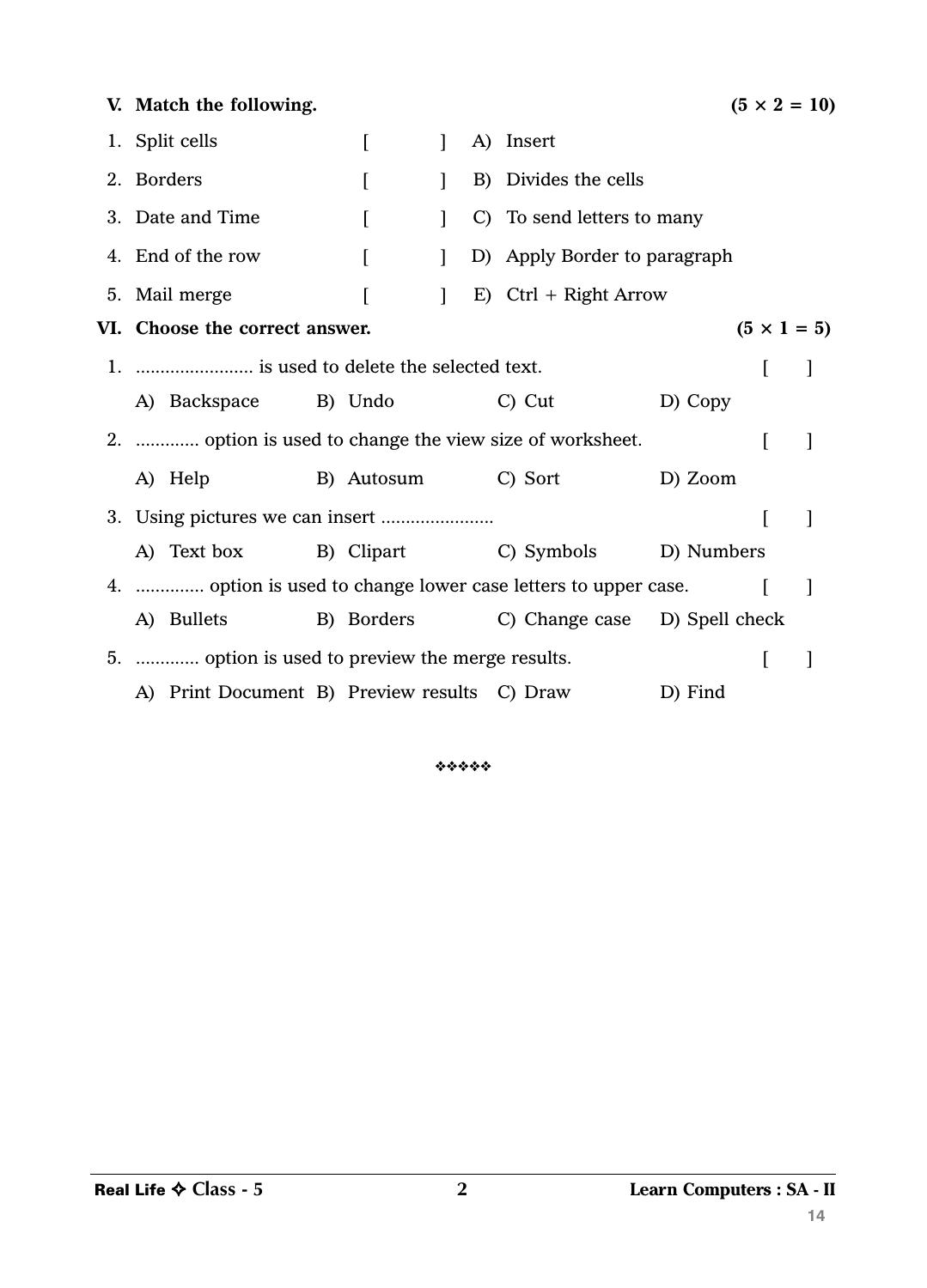| $\delta$ | $C-18$<br><b>Real Life</b><br><b>Learn Computers</b><br><b>Textbook</b> | <b>SUMMATIVE ASSESSMENT - III</b>                            | Class - 5     |                 |                                  |
|----------|-------------------------------------------------------------------------|--------------------------------------------------------------|---------------|-----------------|----------------------------------|
|          | Syllabus:                                                               | <b>REAL LIFE LEARN COMPUTERS</b>                             |               |                 | <b>50</b>                        |
|          | (Chapters $1 - 8$ )<br>(Pg. No.s: $5 - 69$ )                            | Time: 21/2 Hours                                             |               | Max. Marks: 50  |                                  |
|          | <b>Name:</b>                                                            |                                                              | <b>Class:</b> | <b>Section:</b> | <b>Roll No.</b>                  |
|          |                                                                         | I. Answer the following questions.                           |               |                 | $(5 \times 3 = 15)$              |
|          |                                                                         | 1. Write the steps involved in changing text colour.         |               |                 |                                  |
|          |                                                                         | 2. Write any four options of tools menu.                     |               |                 |                                  |
|          | 3. Write about paste special.                                           |                                                              |               |                 |                                  |
|          |                                                                         | 4. What is a web browser? Name any web browser.              |               |                 |                                  |
|          |                                                                         | 5. What are the advantages of computer?                      |               |                 |                                  |
|          |                                                                         | II. Answer any ONE of the following questions.               |               |                 | $(1 \times 5 = 5)$               |
|          |                                                                         | 1. Write the steps to merge the data.                        |               |                 |                                  |
|          |                                                                         | 2. Explain the steps to select entire row and entire column. |               |                 |                                  |
|          |                                                                         | 3. Explain the steps to set bullets to selected matter.      |               |                 |                                  |
|          | III. Fill in the blanks:                                                |                                                              |               |                 | $(5 \times 1 = 5)$               |
|          |                                                                         |                                                              |               |                 |                                  |
|          |                                                                         |                                                              |               |                 |                                  |
|          |                                                                         |                                                              |               |                 |                                  |
|          |                                                                         | 4. WWW stands for                                            |               |                 |                                  |
|          |                                                                         | 5. We can  neatly using grid lines.                          |               |                 |                                  |
|          |                                                                         | IV. Write the missing letters.                               |               |                 | $(5 \times 2 = 10)$              |
|          | 1. W $_R$ K $_H$ $_H$ $_T$                                              |                                                              |               |                 |                                  |
|          | 2. $P_{W_{--}}P_{--}N T$                                                |                                                              |               |                 |                                  |
|          | 3. $C_L_M N$                                                            |                                                              |               |                 |                                  |
|          | 4. $I_T_RN_T$                                                           |                                                              |               |                 |                                  |
|          | 5. $N_M_E_R_R_N$                                                        |                                                              |               |                 |                                  |
|          | Real Life $\diamond$ Class - 5                                          |                                                              | 1             |                 | Learn Computers : SA - III<br>15 |

 $\begin{matrix} 1 \\ 1 \\ 1 \end{matrix}$ 

 $\mathbf{I}$  $\begin{array}{c} \hline \end{array}$  $\overline{\phantom{a}}$  $\begin{array}{c} \end{array}$